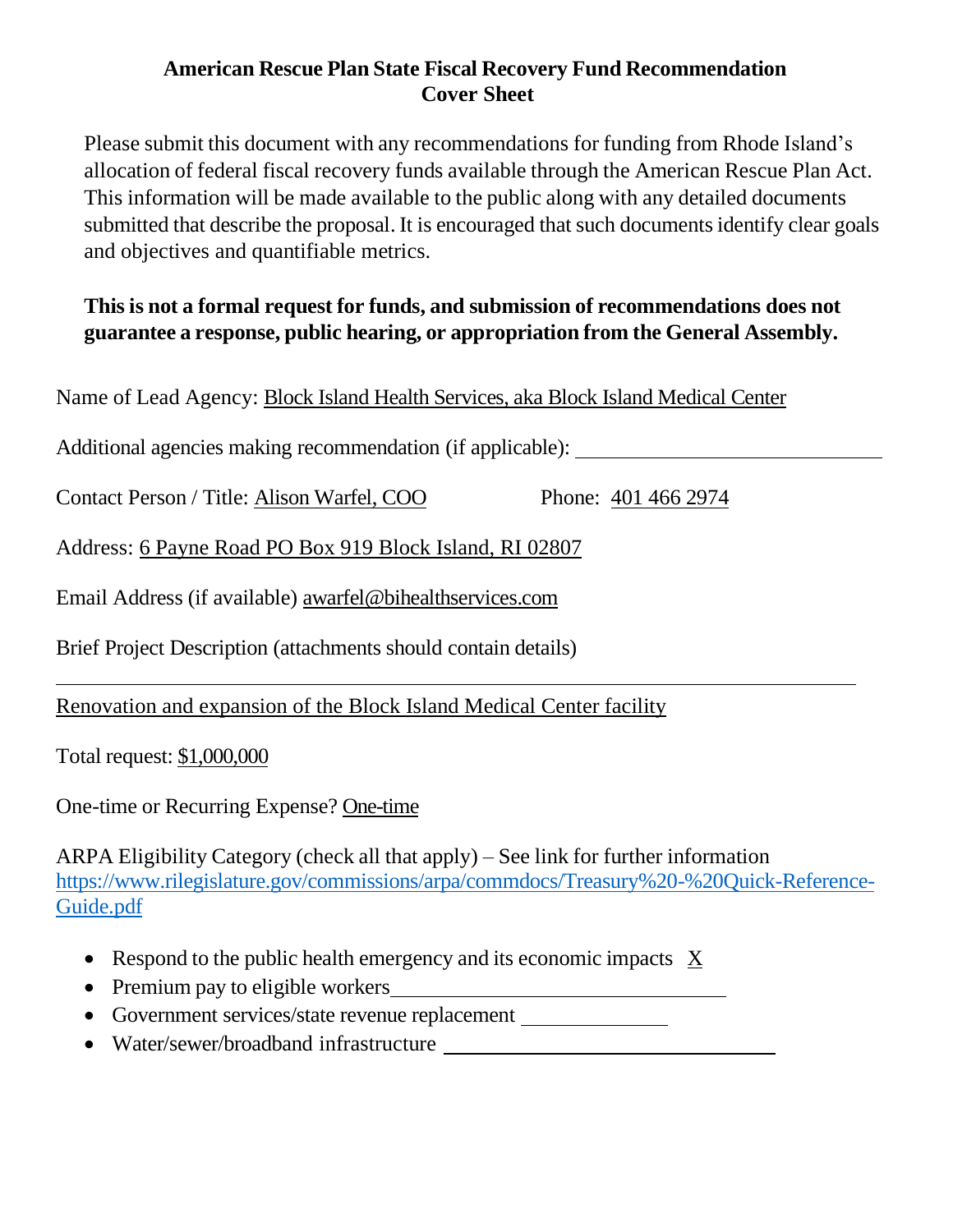Proposal for funding through the American Rescue Plan State Fiscal Recovery Fund

Submitted by Block Island Health Services, aka Block Island Medical Center Contact: Alison Warfel, COO awarfel@bihealthservices.com

## Funding Request and Rationale

BIHS seeks funding for renovation and expansion of its Medical Center facility, including clinical space for primary, preventative and emergency care, and construction of housing for critically necessary adjunct providers and medical residents and students to support our two full-time providers.

We request support through the ARPA to support our public health response in the midst and aftermath of the COVID-19 pandemic, when residents and visitors on our remote island relied even more than ever on the Block Island Medical Center, the one source of health care on Block Island, separated 13 miles from the mainland. Particular stresses on our community and on our Medical Center during this time include increased demand for primary health care including COVID vaccinations, testing and treatment, and increased demand for behavioral health resources. The planned expansion and renovation to our facility will help mitigate these demands by improving our primary care delivery space, and providing designated tele-health delivery areas for behavioral and other health care issues, as well as by supplying housing for the critically needed visiting provider care (medical residents and students as part of our education program, and ancillary and relief providers) whose supplemental care reduce the incidence of burnout among our two fulltime providers.

## Background and Mission

The mission of the Block Island Medical Center is to promote the health, well-being and safety of the residents and visitors of Block Island. We are committed to providing expert primary, urgent and emergency medical care for the adults and children of Block Island, 24 hours each day, every day of the year. We serve as a source of education and public outreach. This mission requires BIHS to be an integral and responsive part of the Block Island community and our success depends on the generosity and support of our donors and volunteers.

The Block Island Medical Center exists to provide health care to every person on Block Island. It is a critical support to the community's infrastructure and economic viability. The year-round Block Island community is approximately 1,000; the summer population including day visitors can swell to 20,000. In 2020, 1,983 distinct patients visited the Medical Center for a total of 5,176 primary care appointments; there were 832 urgent care visits (with 743 distinct patients) and 847 physical therapy appointments for 151 distinct patients. The Block Island Medical Center provides care to all, regardless of ability to pay, and offers free screening and treatment for uninsured women through the RI Women's Cancer Screening Program. Since the Block Island Medical Center provides health care for every member of our community, including people of every race, color, gender, sexual orientation, and international workers, we are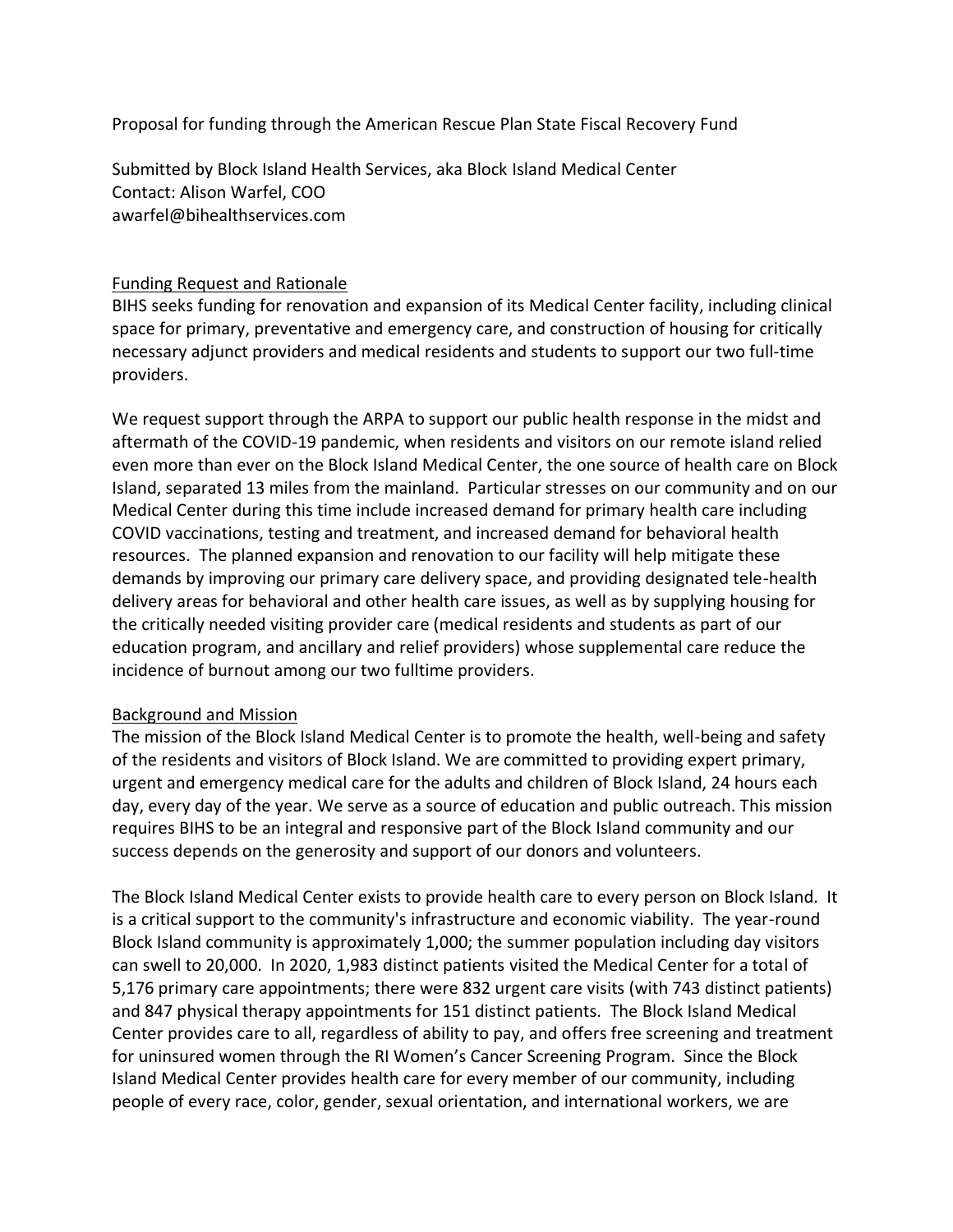inherently inclusive. BIHS's regular messages to the community regarding COVID vaccinations and testing and other healthcare issues are sent in English, Spanish and in Portuguese to reach our diverse community.

The Medical Center facility was built in 1989, and is no longer sufficient to serve the healthcare needs of the island. Current clinical space, especially the one room for urgent care, is inadequate. Every injured or sick patient on Block Island is treated at the Medical Center before transfer by sea or air to a mainland hospital, and this project will ensure our capacity to care for multiple patients at once, as is common in the busy summer season. The project also includes better and more space for primary and wellness care, including physical therapy which is in great demand. Our remote location is both a burden and opportunity - Block Island residents traveling off-island for medical care incur financial and time costs, as one appointment often requires a full day of travel. By expanding the Medical Center's capacity for delivering that care on-island, we will both save our community members time and money, and improve the Medical Center's financial sustainability.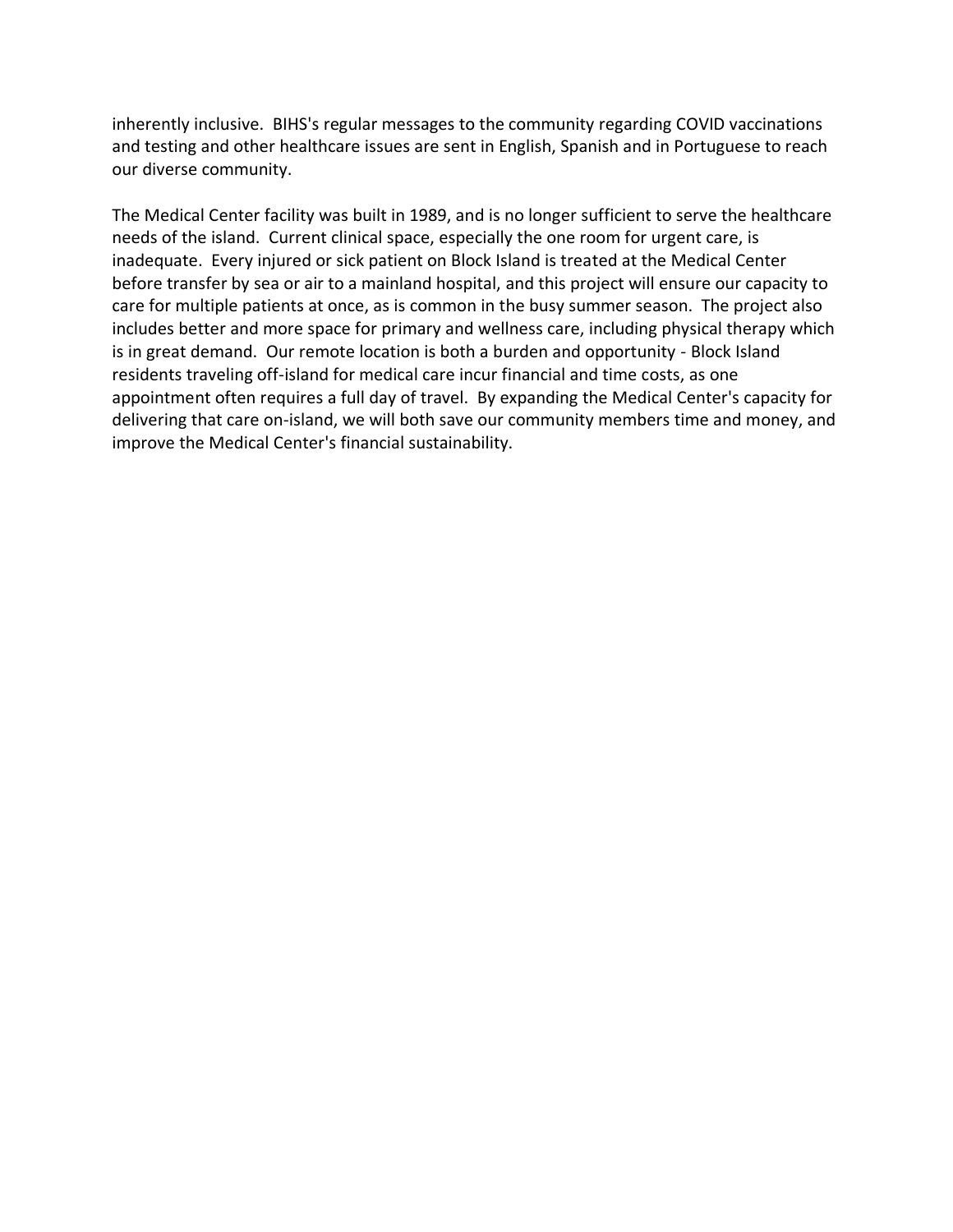Dear Senator Sosnowski,

We write to express our support for the Block Island Medical Center's application for funding through the American Rescue Pan State Fiscal Recovery Fund.

We are a young family living and working on Block Island with two children under the age of two. The Block Island Medical Center has been critical to providing for our routine and emergent healthcare. We have received excellent pre- and post-natal guidance and coordination of care with hospital providers, physical therapy, and routine check-ups and are so grateful to have a reliable, local medical center that is equipped to care for us and our children.

A strong and well-resourced Block Island Medical Center is fundamental to our lives here on the island. By improving and expanding the facility and creating more housing for visiting providers, the Medical Center is effectively adapting to meet the needs of the island community. Funding from this appropriation would ensure that families like ours can remain healthy and safe on Block Island.

Sincerely,

Scott & Clair Comings 808 Mohegan Trail Block Island, RI 02807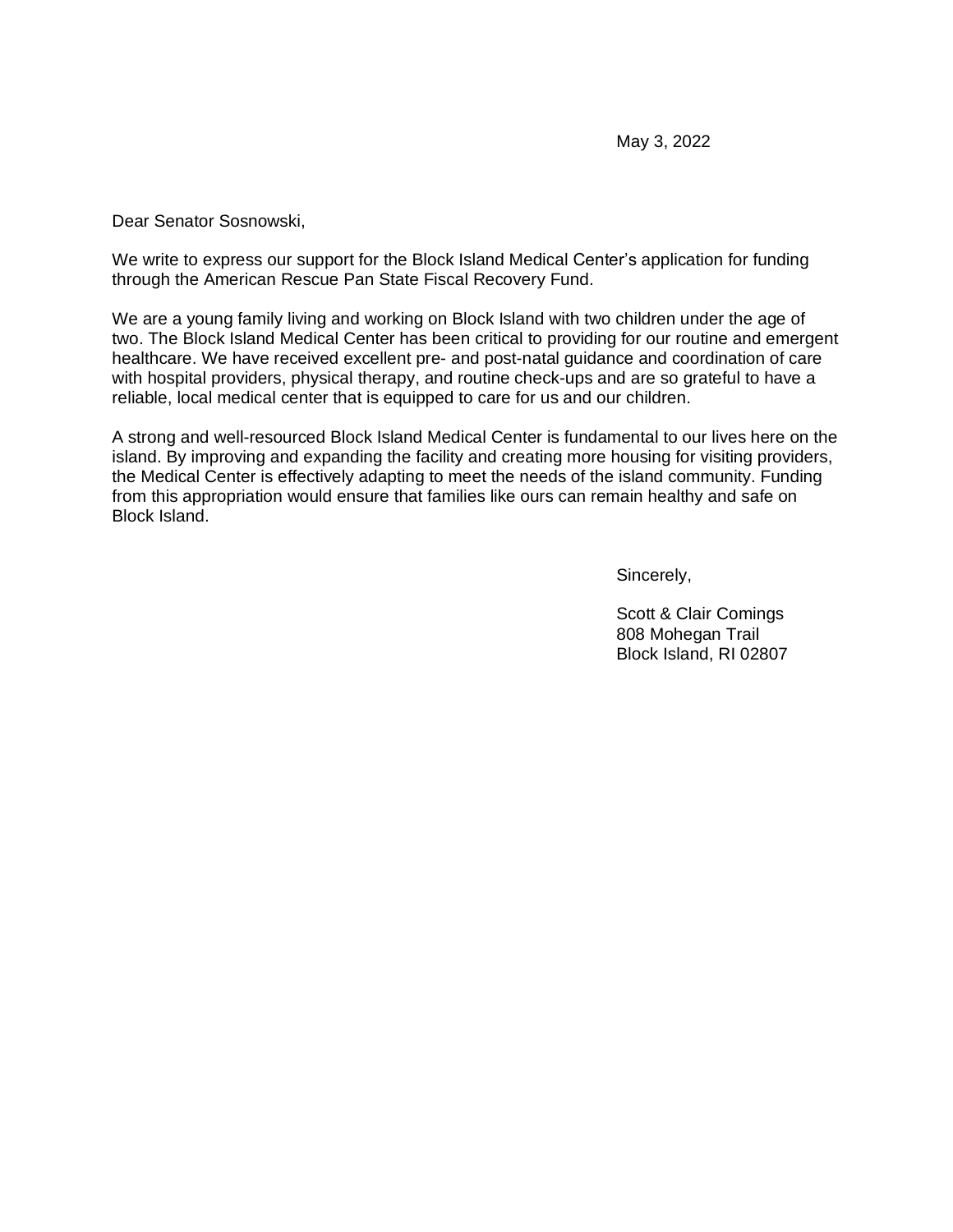May 3, 2022

Dear Senator V. Susan Sosnowski,

I am writing in support of BIHS's request for funding through the American Rescue Plan Act for many reasons. My family has owned a year round business and been a taxpayer since 1970.In addition, my husband and I have raised all three sons year round here. It has been most important to have a full time medical center for personal and business reasons. It is most assuring to our guests and 200 (seasonal ) employees that we have a wellstaffed and improved facility for the increased number of users that the Center now treats. Housing for providers is non-existent on the island so it is most important that the medical center provide additional quarters to its providers. As you can imagine it is a hardship (both time involved and extra cost) for many residents and employees to seek services on the mainland . I trust that you will support this renovation and expansion. I am free to answer any questions or provide more specific personal experiences if you'd like. Thank you for your assistance and support. Sincerely, Rita Abrams Draper and Family

Block Island Resorts, Humphries Inc and KSR Inc 4017423697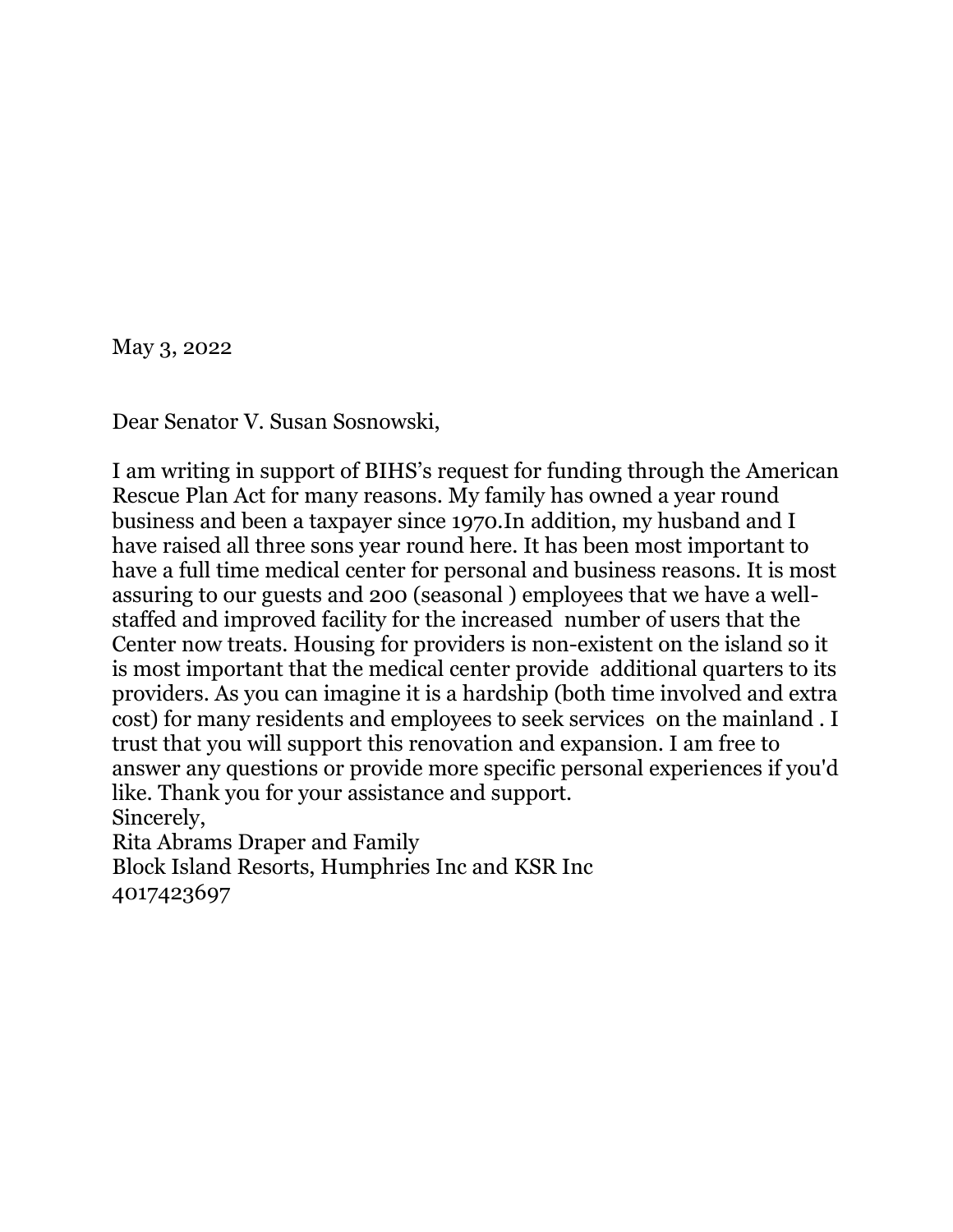Dear Senators Sosnowski,

We are writing to urge your support for the request for funding through the American Rescue Plan State Fiscal Recovery Fund toward the renovation and expansion of the Block Island Health Services (BIHS) building. Our current facility opened 33 years ago. Since that time, annual visits have more than doubled. The need for medical services has risen sharply in recent years as our year-round population has aged and Block Island tourism has soared. Our now cramped and outdated building urgently requires a major upgrade. The capital project includes expanded treatment space, housing for the visiting medical residents and medical students working here from April to November, and replacement of all critical mechanical systems.

Fundraising for a \$10 million capital campaign began in 2019. To date pledges of nearly \$7 million have been secured through private and foundation giving, but we need public support to close the gap.

Block Island is a big source of public revenue for our state, bringing in millions of tourism dollars every year, but tourism requires the healthcare safety net provided by BIHS. In 2021, 81% of our 817 urgent care visits were for people without a Block Island address. Nearly 8% of urgent visits require off-island transport. When the company of an EMT or medical student is needed for transport, the strain on our resources is extreme. Furthermore, a high proportion of the off-island patients are uninsured or underinsured, leaving our generous donors and New Shoreham taxpayers footing the cost of their care.

Our appeal to you is also quite personal. The six year-round residents at Lewis Farm are all senior citizens, ranging in age from 69 to 80. We receive our primary care here and are gratified that BIHS has recently stepped up its commitment to comprehensive care and disease management in response to the needs of older islanders. As it becomes more difficult for us and our neighbors to journey off-island, especially in winter, our primary providers have established excellent communication with mainland specialists to coordinate care and reduce the frequency of off-island travel. When Keith experienced a serious problem from January through March, his only off-island visits were for advanced imaging. All other treatment could be provided here. The crisis has now passed and we are extremely grateful.

Please support this request. The citizens of Block Island and its attraction as a tourist destination depend on maintaining a robust medical center in this isolated location.

Sincerely,

Keith and Katherine (Kay) Lewis Lewis Farm Road, PO Box 399 Block Island, RI 02807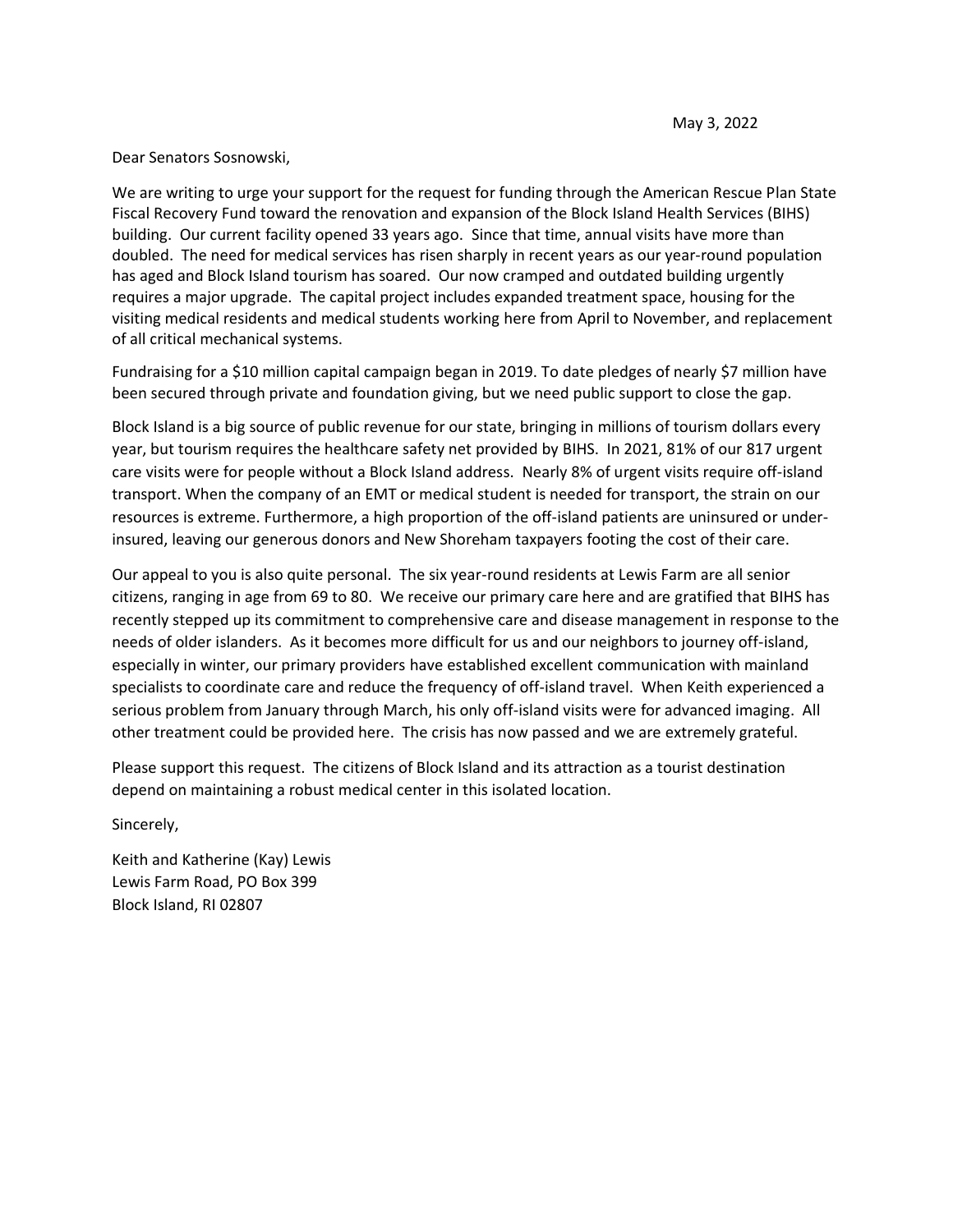May 3, 2022

Dear Senator V. Susan Sosnowski,

I write to urge your support of the Block Island Health Services's request for funding through the American Rescue Plan Act toward renovation and expansion of the Block Island Medical Center.

Primary, urgent and emergency healthcare is critical to our community - to our full-time and seasonal residents, and to the tourists who visit and support our economy. Having a robust medical center here is essential because of our island location. The travel burden to see mainland providers for non-urgent care is heavy in terms of time and cost, and every person on the island depends on emergency care here before transport off island for hospital care.

The renovation and expansion of our 30+ year old Medical Center facility is essential to continued delivery of care into the next generation - by expanding our clinical space to meet current and future demand, and by providing housing for ancillary and adjunct providers whose service support our two full-time providers, reducing the risk of provider burnout.

I represent the Senior Advisory Committee here on Block Island, and know firsthand that the healthcare provided at the Block Island Medical Center is especially critical to the many residents who are choosing to age in place here on the island.

Please support this request; our entire Block Island community relies on a vibrant and up to date medical center and health care infrastructure.

Sincerely,

Gail Pierce 1546 West Side Road PO Box 1237 Block Island, RI 02807 401-996-5470 ggpierce@verizon.net